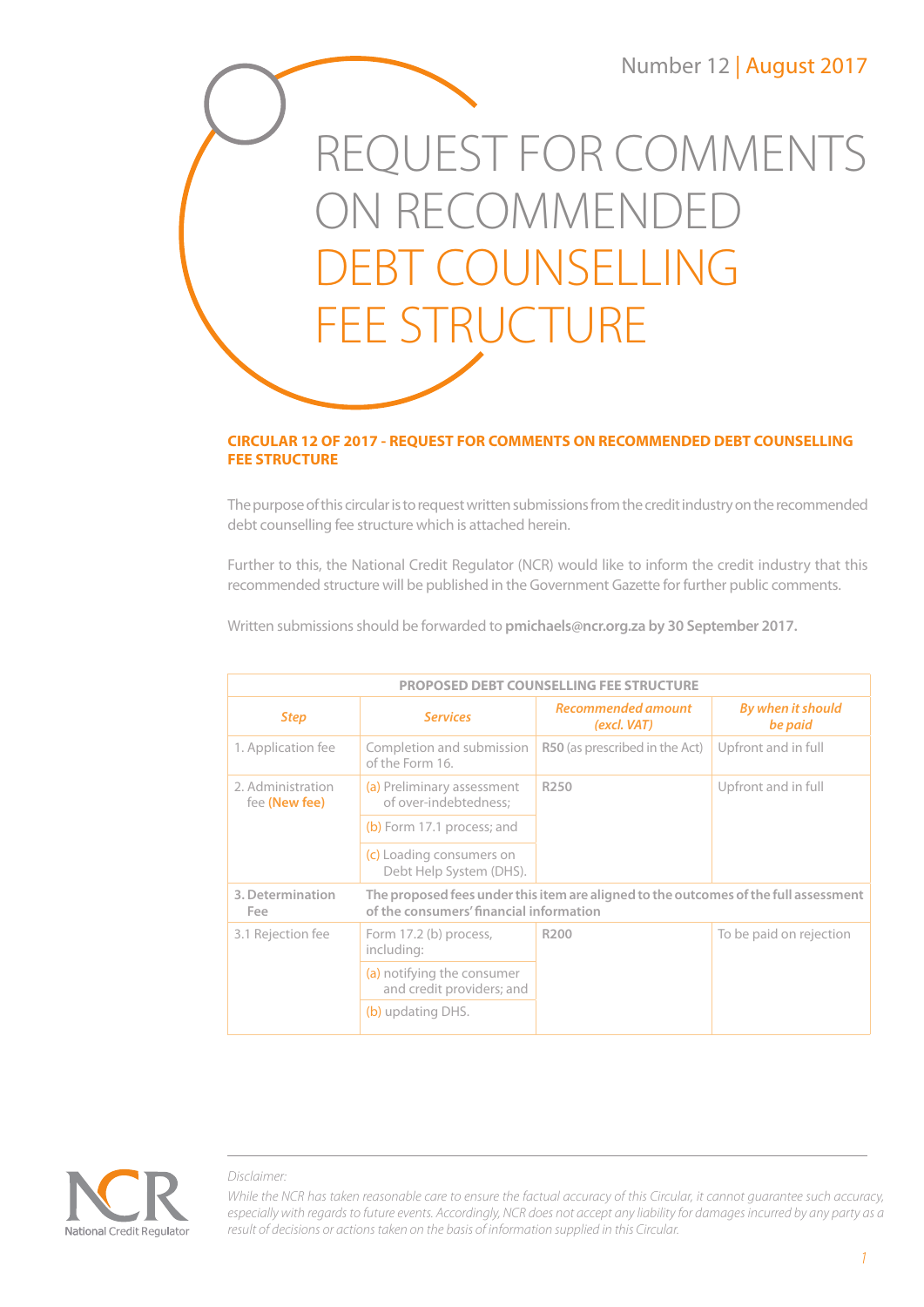| <b>Step</b>           | <b>Services</b>                                                                                                      | <b>Recommended amount</b><br>(excl. VAT)                                                                                                                                                               | <b>By when it should</b><br>be paid                                                                                                                                                                                                                                                      |
|-----------------------|----------------------------------------------------------------------------------------------------------------------|--------------------------------------------------------------------------------------------------------------------------------------------------------------------------------------------------------|------------------------------------------------------------------------------------------------------------------------------------------------------------------------------------------------------------------------------------------------------------------------------------------|
| 3.2 Restructuring fee | Form 17.2(a) process<br>including, but not limited<br>to, the following related<br>services:                         | Equal to the distributable<br>amount, capped at R6 500<br>for a single applicant and<br>capped at R7 000 for more<br>than one applicant.                                                               | Payable after submission<br>of the proposal.<br>It is a once off payment<br>and subsequent services<br>aligned to the process<br>will not be charged<br>separately should they<br>apply (i.e. transfers,<br>withdrawals, etc.)<br>where the consumer<br>has already made the<br>payment. |
|                       | (a) proposal preparation;                                                                                            |                                                                                                                                                                                                        |                                                                                                                                                                                                                                                                                          |
|                       | (b) loading of the plan on<br>the debt counsellor's<br>PDA profile;                                                  |                                                                                                                                                                                                        |                                                                                                                                                                                                                                                                                          |
|                       | (c) negotiations with credit<br>providers;                                                                           |                                                                                                                                                                                                        |                                                                                                                                                                                                                                                                                          |
|                       | (d) submission of final<br>proposal;                                                                                 |                                                                                                                                                                                                        |                                                                                                                                                                                                                                                                                          |
|                       | (e) Supplying debt<br>counselling documents<br>to the attorney to draft<br>the Court application;                    |                                                                                                                                                                                                        |                                                                                                                                                                                                                                                                                          |
|                       | (f) update DHS on progress;                                                                                          |                                                                                                                                                                                                        |                                                                                                                                                                                                                                                                                          |
|                       | (g) transfer of consumer<br>(All fees as per process<br>should be up to date);                                       |                                                                                                                                                                                                        |                                                                                                                                                                                                                                                                                          |
|                       | (h) Instruction to<br>attorney to draft the<br>Court application/<br>collation and filing of<br>NCT application; and |                                                                                                                                                                                                        |                                                                                                                                                                                                                                                                                          |
|                       | (i) Withdrawal by consumer<br>(Form 17.W).                                                                           |                                                                                                                                                                                                        |                                                                                                                                                                                                                                                                                          |
| 4. After care fee     | Includes:                                                                                                            | Equal to 5% of the<br>distributable amount,<br>capped at R450 for a period<br>of 12 months, thereafter<br>reduced to 3% of the<br>distributable amount.<br>capped at R450 for the<br>remaining period. | Charged and payable<br>after the restructuring<br>process and subject to<br>rendering of after care<br>services.                                                                                                                                                                         |
|                       | (a) Form $17.2$ (c) process;                                                                                         |                                                                                                                                                                                                        |                                                                                                                                                                                                                                                                                          |
|                       | (b)Review of the<br>consumer's financial<br>situation:                                                               |                                                                                                                                                                                                        |                                                                                                                                                                                                                                                                                          |
|                       | (c) Attending to payment<br>queries;                                                                                 |                                                                                                                                                                                                        |                                                                                                                                                                                                                                                                                          |
|                       | (d) Clearance certificate<br>process, including<br>securing the paid up<br>letters;                                  |                                                                                                                                                                                                        |                                                                                                                                                                                                                                                                                          |
|                       | (e) Withdrawal by consumer<br>(Form 17.W process); and                                                               |                                                                                                                                                                                                        |                                                                                                                                                                                                                                                                                          |
|                       | (f) Updating of DHS on<br>progress.                                                                                  |                                                                                                                                                                                                        |                                                                                                                                                                                                                                                                                          |



*Disclaimer:*

*While the NCR has taken reasonable care to ensure the factual accuracy of this Circular, it cannot guarantee such accuracy, especially with regards to future events. Accordingly, NCR does not accept any liability for damages incurred by any party as a result of decisions or actions taken on the basis of information supplied in this Circular.*